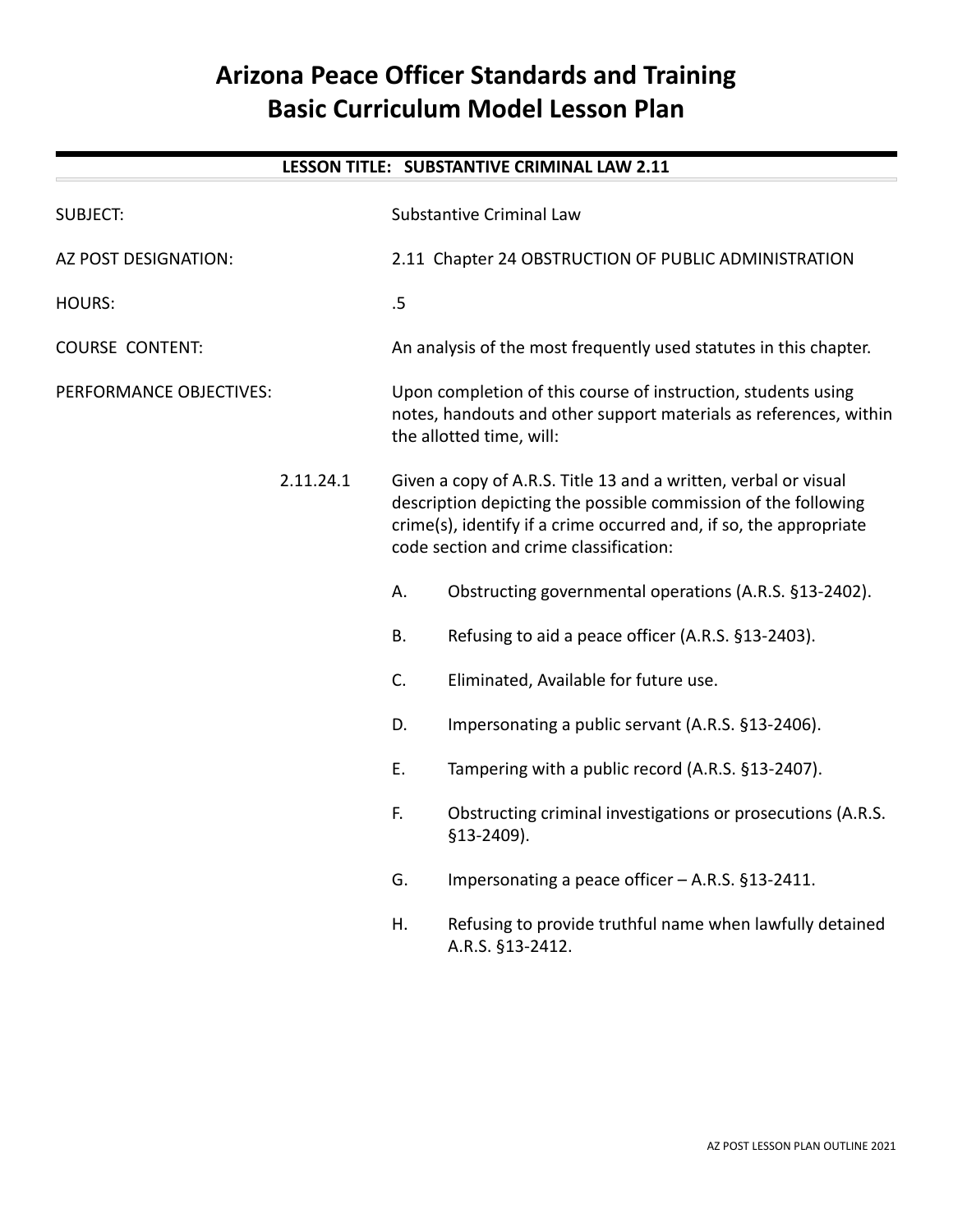# **LESSON TITLE: SUBSTANTIVE CRIMINAL LAW CHAPTER 24 OBSTRUCTION OF PUBLIC ADMINISTRATION PAGE: 2**

| DATE FIRST PREPARED:             | November 2000                                            |                     |  |
|----------------------------------|----------------------------------------------------------|---------------------|--|
| PREPARED BY:                     | <b>SME Committee</b>                                     |                     |  |
| <b>REVIEWED - REVISED:</b>       | <b>SME Committee</b>                                     | DATE: May 2002      |  |
| <b>REVIEWED - REVISED:</b>       | AZ POST (Word)                                           | DATE: June 2003     |  |
| <b>REVIEWED - REVISED:</b>       | <b>SME Committee</b>                                     | DATE: May 2006      |  |
| <b>REVIEWED - REVISED:</b>       | <b>SME Committee</b>                                     | DATE: February 2009 |  |
| <b>REVIEWED - REVISED:</b>       | <b>SME Committee</b>                                     | DATE: November 2010 |  |
| <b>REVIEWED - REVISED:</b>       | <b>SME Committee</b>                                     | DATE: November 2011 |  |
| <b>REVIEWED - REVISED:</b>       | <b>SME Committee</b>                                     | DATE: August 2019   |  |
| <b>REVIEWED - REVISED:</b>       | <b>SME Committee</b>                                     | DATE: February 2021 |  |
| <b>REVIEWED - REVISED:</b>       | AZPOST (DocX)                                            | DATE: January 2022  |  |
| <b>REVIEWED - REVISED:</b>       |                                                          | DATE:               |  |
| AZ POST - APPROVAL:              | <b>Steve Enteman</b>                                     | DATE: August 2019   |  |
| AZ POST - APPROVAL:              | <b>Mandy Faust</b>                                       | DATE: February 2021 |  |
| AZ POST - APPROVAL:              | Lori Wait                                                | DATE: January 2022  |  |
| <b>INSTRUCTOR REFERENCES:</b>    | A.R.S. Title 13                                          |                     |  |
| <b>CLASS LEVEL:</b>              | Student                                                  |                     |  |
| <b>TRAINING AIDS:</b>            | http://www.azleg.gov/ArizonaRevisedStatutes.asp          |                     |  |
| <b>INSTRUCTIONAL STRATEGY:</b>   | Interactive lecture.                                     |                     |  |
| <b>SUCCESS CRITERIA:</b>         | 70% or higher on a written, multiple-choice examination. |                     |  |
| <b>COMPUTER FILE NAME:</b>       | 2-11 Ch 24 Obstruction of Public Admin                   |                     |  |
| DATE RELEASED TO THE SHARE FILE: | May 27, 2022                                             |                     |  |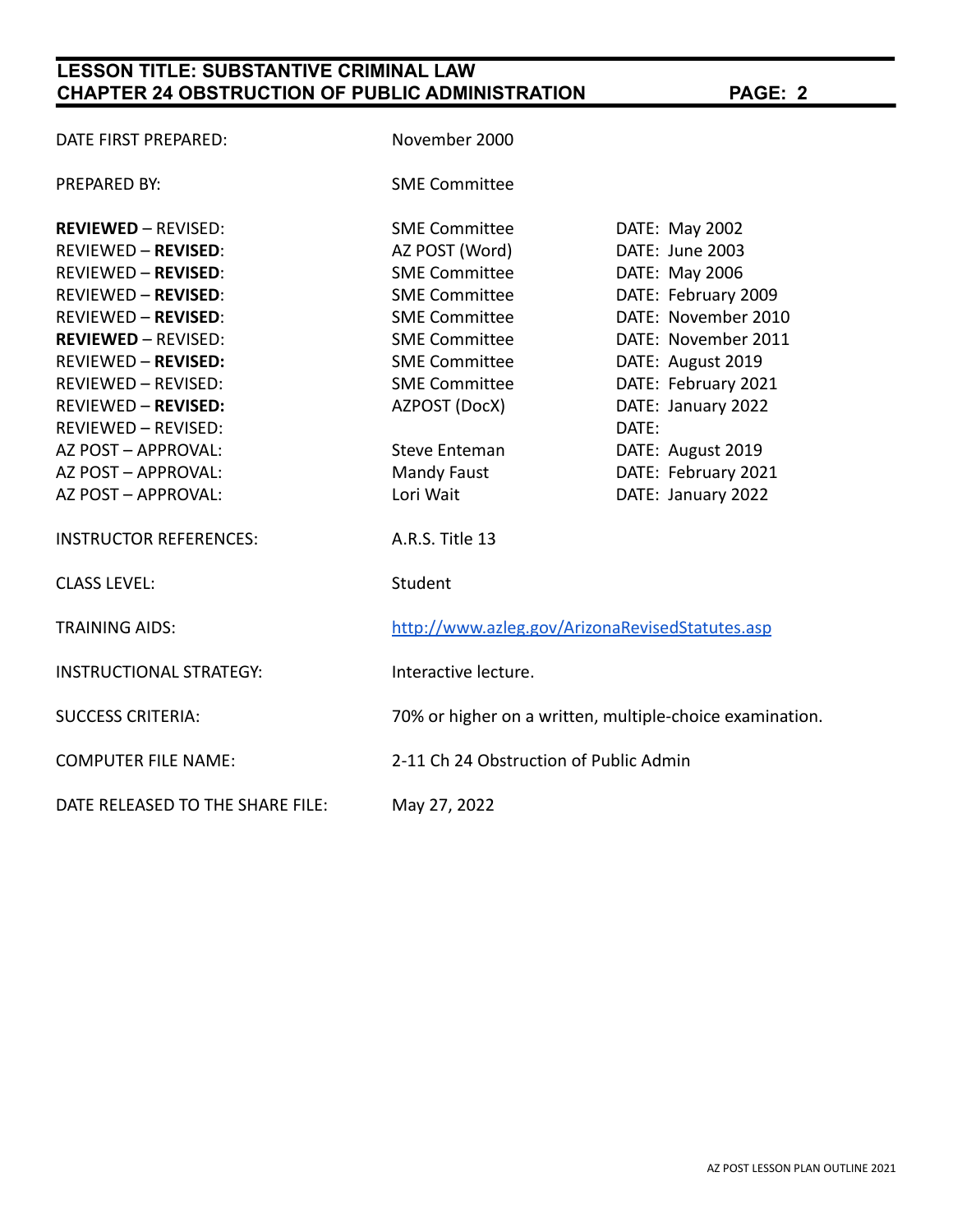#### **I. INTRODUCTION**

- A. Instructor (self) introduction.
- B. Preview of performance objectives. *INSTRUCTOR NOTE: Use if taught as a "Stand alone" lesson plan.*

#### **II. 13-2401 – PERSONAL INFORMATION ON THE WORLD WIDE WEB**

- A. It is unlawful for a person to knowingly make available on the World Wide Web the personal information of a peace officer, justice, judge, commissioner, public defender or prosecutor, employee of the Department of Child Safety, Adult Protective Services; if the dissemination of the personal information poses an imminent and serious threat to the person's safety or the safety of their immediate family AND the threat is reasonably apparent to the person making the information available on the World Wide Web to be serious and imminent. *INSTRUCTOR NOTE: 13-2401 has been eliminated as a performance objective. This section has been kept in the outline as an FYI for officers.*
- B. It is not a violation of this section if an employee of a county recorder, county treasurer or county assessor publishes personal information, in good faith, on the web site of the recorder, treasurer or assessor in the ordinary course of carrying out its public functions.
- C. This is a felony.

### **III. 13-2402 – OBSTRUCTING GOVERNMENTAL OPERATIONS P. O. 2.11.24.1A**

- A. A person commits obstructing governmental operations if, by using or threatening to use violence or physical force, such person knowingly obstructs, impairs or hinders:
	- 1. The performance of a governmental function by a public servant acting under color of his official authority; or
	- 2. The enforcement of the penal law or the preservation of the peace by a peace officer acting under color of his official authority.
- B. Please note that this section does NOT apply to the obstruction, impairment or hindrance of the making of an arrest.
	- 1. If someone hinders you when you are trying to make an arrest, then the crime is resisting arrest.
	- 2. Example: You are on routine patrol at 2:00 in the morning.
		- a. You drive by a bar and notice several cars still parked out front, the lights are on and you hear laughter and bottles being clinked together.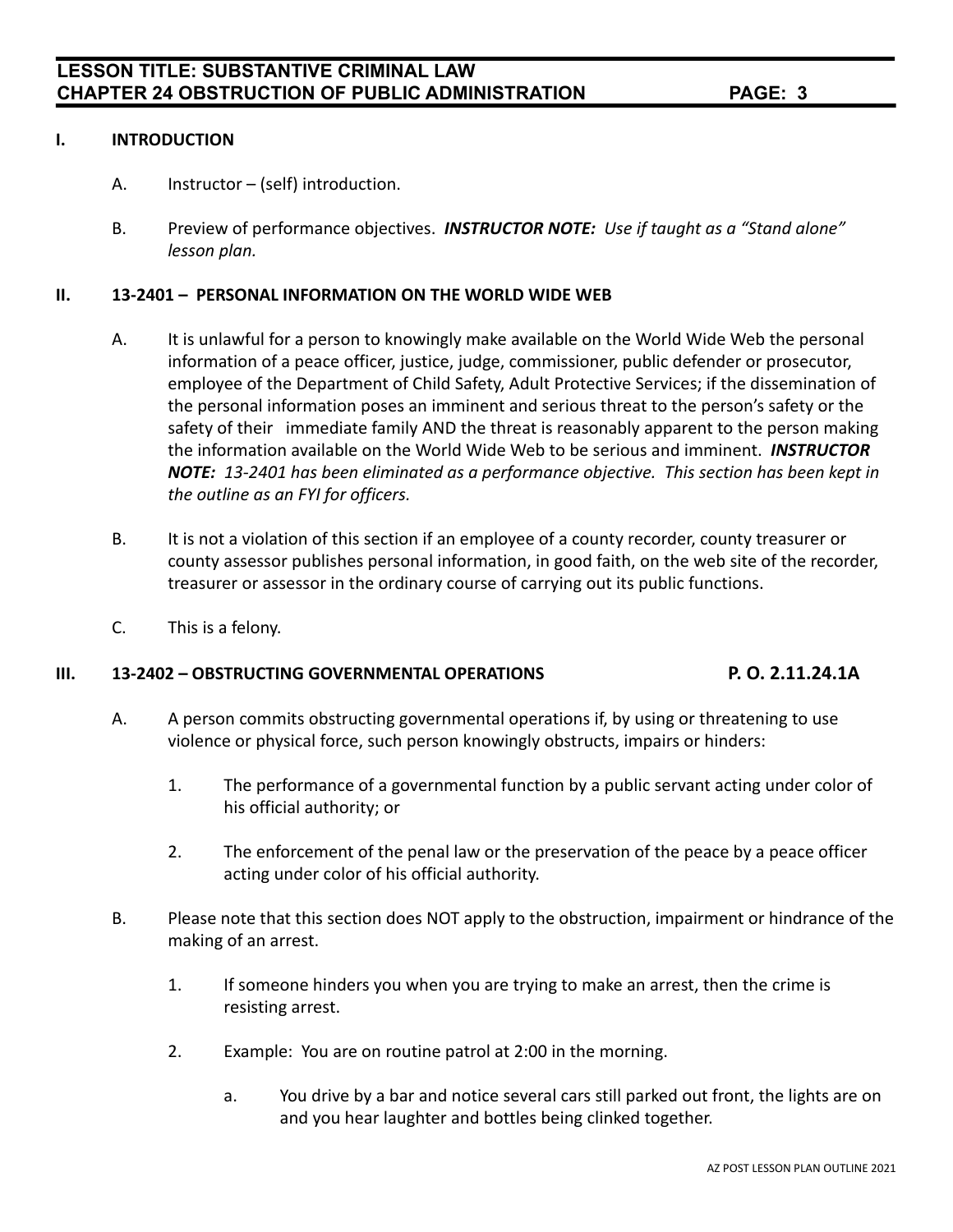- b. You suspect illegal after-hours drinking so you pound on the door and announce yourself.
- c. A man opens the door, identifies himself as the bartender, but refuses to let you in.
- d. Since your intent was simply to investigate possible illegal activity, you can arrest the bartender for obstructing governmental operations (along with several Title 4 violations).
- e. The owner of the bar then comes out, sees you placing his bartender under arrest and places himself between you and the arrestee telling you that he will not allow you to arrest his employee.
- f. The owner can now be arrested for resisting arrest.
- C. This offense is a misdemeanor.

### **IV. 13-2403 – REFUSING TO AID A POLICE OFFICER P. O. 2.11.24.1B**

- A. A person commits refusing to aid a peace officer if, upon a reasonable command by a person reasonably known to be a peace officer, such person knowingly refuses or fails to aid such peace officer in:
	- 1. Effecting or securing an arrest; or
	- 2. Preventing the commission by another of any offense.
- B. A person so commanded who acts reasonably under the circumstances known to him/her at the time shall not be held liable to any person for damages resulting from his/her assistance,
- C. This is a misdemeanor. *INSTRUCTOR NOTE: ARS 13-2404 makes it a crime to disobey an order by a person known to be a fireman or peace officer as it relates to conduct of persons in the vicinity of a fire.*

### **V. 13-2406 – IMPERSONATING A PUBLIC SERVANT P. O. 2.11.24.1D**

- A. A person commits impersonating a public servant if such person pretends to be a public servant and engages in any conduct with the intent to induce another to submit to his/ her pretended official authority or to rely upon his/her pretended official acts.
- B. It is no defense to a prosecution under this section that the office the person pretended to hold did not in fact exist or that the pretended office did not in fact possess the authority claimed for it.
- C. This statute covers the impersonation of ANY public servant, but we will emphasize the police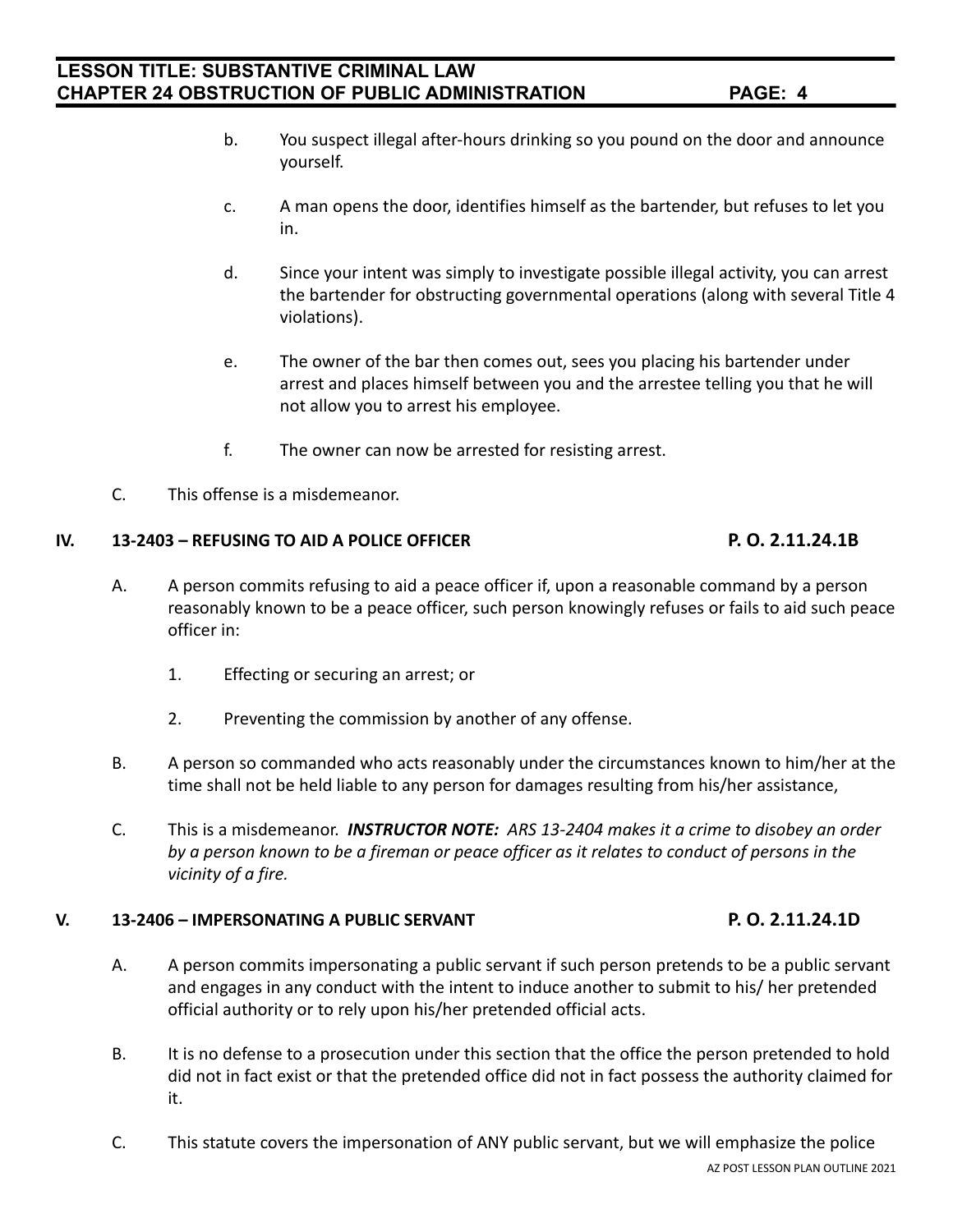officer.

- 1. Note that in order to prosecute a person under this statute, you must show:
- 2. That the defendant pretended to be a public servant, **and**
- 3. The defendant engaged in conduct in an attempt to get someone else to do something.
- D. Impersonating a public servant (including a notary) is a misdemeanor.

#### **VI. 13-2407 – TAMPERING WITH A PUBLIC RECORD P. O. 2.11.24.1E**

- A. A person commits tampering with a public record if, with the intent to defraud or deceive, such person knowingly:
	- 1. Makes or completes a written instrument (knowing that it has been falsely made) which purports to be a public record or true copy or alters or makes a false entry in a written instrument which is a public record or a true copy; or
	- 2. Presents or uses a written instrument (which is, or purports to be, a public record or a copy of such record) knowing that it has been falsely made, completed or altered or that a false entry has been made, with the intent that it be taken as genuine; or
	- 3. Records, registers, files or offers for recordation, registration or filing in a government office or agency a written statement which has been falsely made, completed or altered or in which a false entry has been made or which contains a false statement or false information; or
	- 4. Destroys, mutilates, conceals, removes or otherwise impairs the availability of any public record; or
	- 5. Refuses to deliver a public record in such person's possession upon the proper request of a public servant entitled to receive such record for examination or other purposes.
- B. Tampering with a public record is a felony.

### **VII. 13-2409 – OBSTRUCTING CRIMINAL INVESTIGATION OR PROSECUTION P. O. 2.11.24.1F**

A. A person who knowingly attempts by means of bribery, misrepresentation, intimidation or force (or threats of force) to obstruct, delay or prevent the communication of information or testimony relating to a violation of any criminal statute to a peace officer, magistrate, prosecutor or grand jury or who knowingly injures another in his/her person or property on account of the giving of information or testimony is guilty of a felony.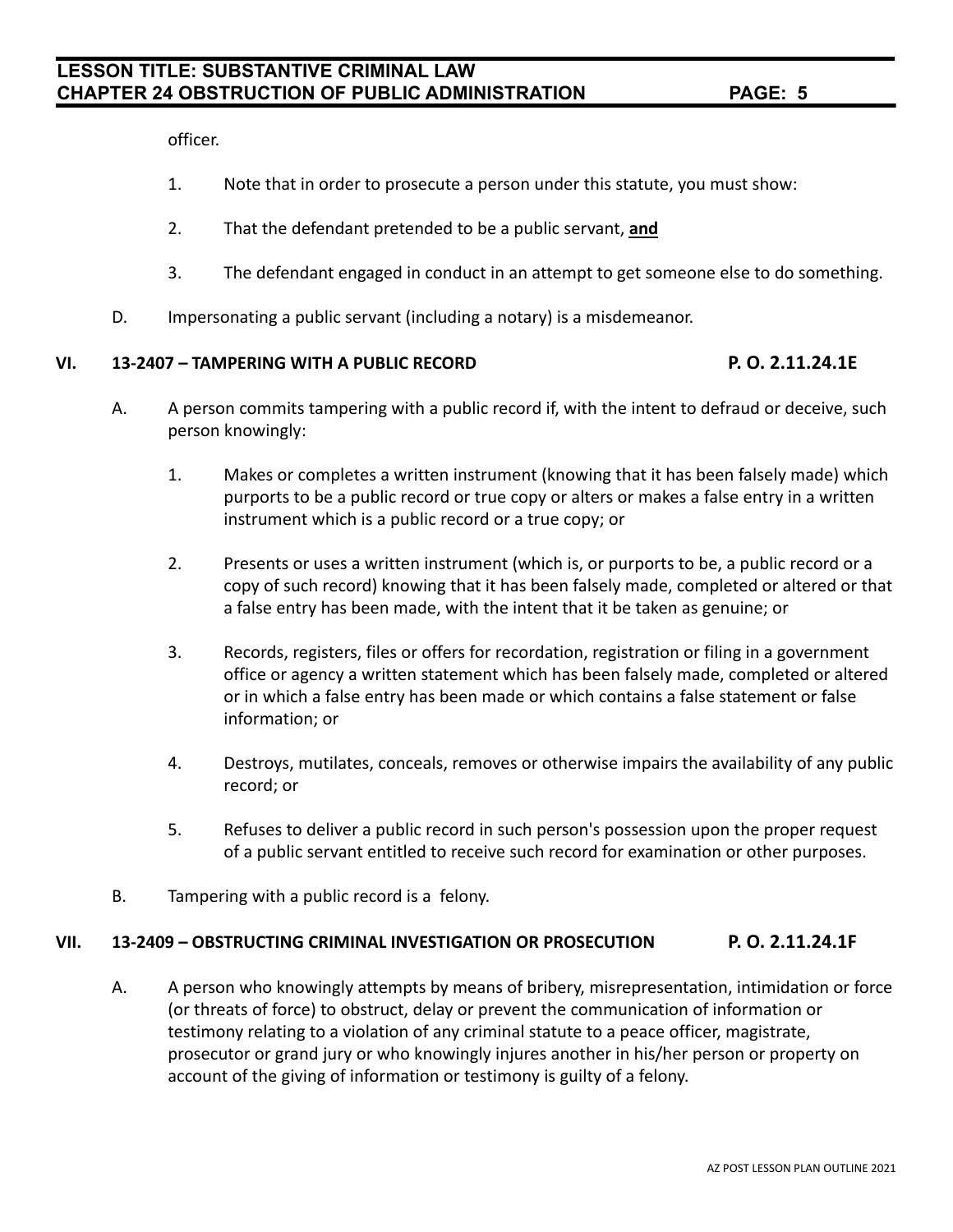# **LESSON TITLE: SUBSTANTIVE CRIMINAL LAW CHAPTER 24 OBSTRUCTION OF PUBLIC ADMINISTRATION PAGE: 6**

#### **IX. 13-2411 – IMPERSONATING A PEACE OFFICER P. O. 2.11.24.1G**

- A. A person commits impersonating a peace officer if the person:
	- 1. Without lawful authority,
	- 2. Pretends to be a peace officer, and
	- 3. Engages in any conduct.
	- 4. With the intent to induce another to submit to his pretended authority or to rely upon the person's pretended acts.
- B. It is not a defense to a prosecution under this section that the law enforcement agency the person pretended to represent did not in fact exist or that the law enforcement agency the person pretended to represent did not in fact possess the authority claimed for it.
- C. This is a felony. (See ARS 13-2411)

#### **X. 13- 2412 REFUSING TO PROVIDE TRUTHFUL NAME WHEN LAWFULLY DETAINED.**

**P. O. 2.11.24.1H**

- A. It is unlawful for a person.
	- 1. After being advised that the person's refusal to answer is unlawful.
	- 2. To fail or refuse to state the person's true full name.
	- 3. On request of an officer.
	- 4. Who has lawfully detained the person based on reasonable suspicion of criminal activity. *INSTRUCTOR NOTE: This only applies to criminal activity and not civil offenses such as traffic violations. Local ordinance may allow for arrest in civil offenses. Check with your agency.*
- B. A violation of this section is a misdemeanor. *INSTRUCTOR NOTE: Advise students that this is the only statute in Title 13 that REQUIRES an officer to advise a person that s/he may be arrested before an arrest can be made.*

#### **XI. CONCLUSION**

- A. Review of performance objectives.
- B. Final questions and answers.
- C. Instructor closing comment(s).